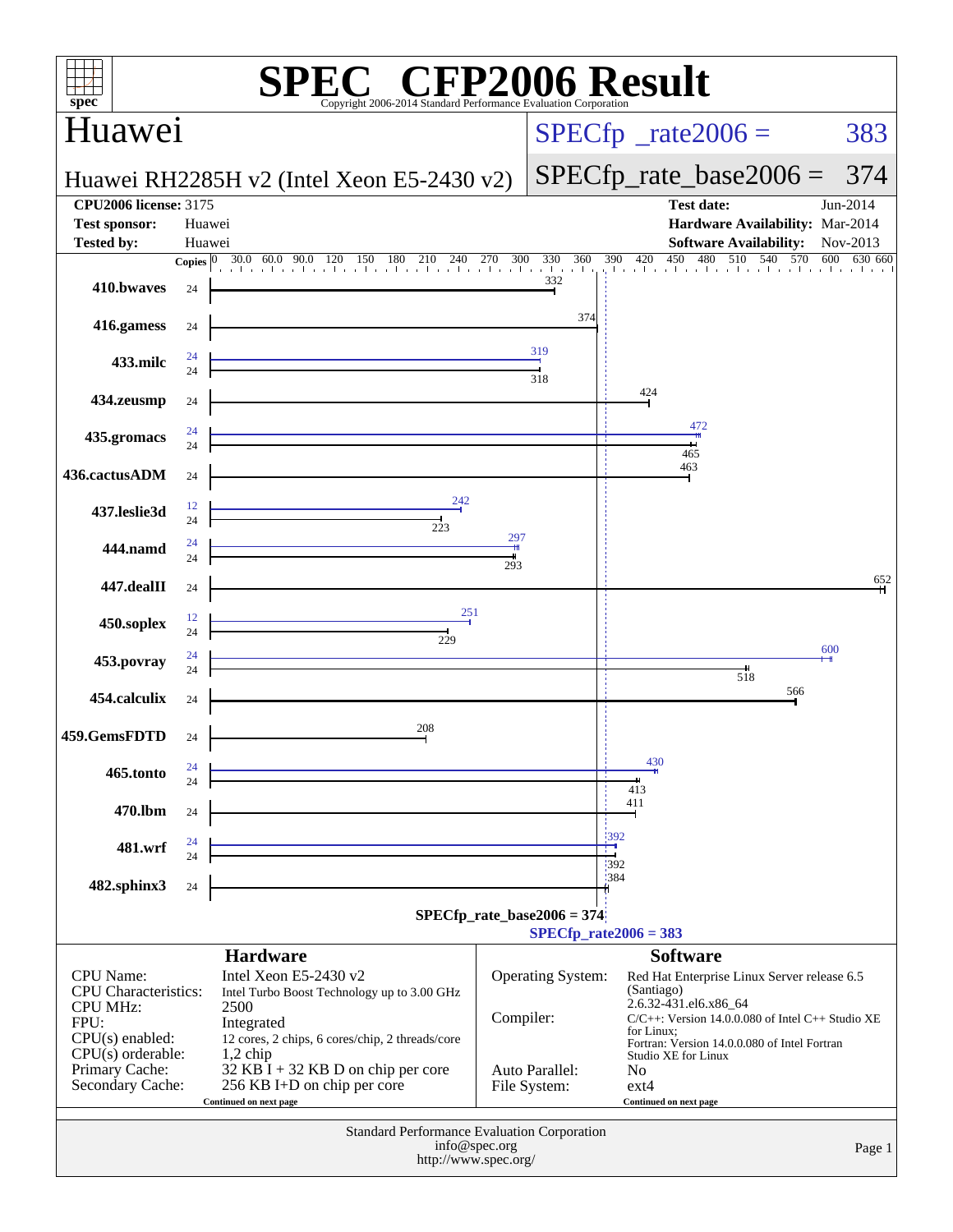

#### Huawei

## $SPECTp_rate2006 = 383$

[Peak Pointers:](http://www.spec.org/auto/cpu2006/Docs/result-fields.html#PeakPointers) 32/64-bit [Other Software:](http://www.spec.org/auto/cpu2006/Docs/result-fields.html#OtherSoftware) None

Huawei RH2285H v2 (Intel Xeon E5-2430 v2)

### [SPECfp\\_rate\\_base2006 =](http://www.spec.org/auto/cpu2006/Docs/result-fields.html#SPECfpratebase2006) 374

**[CPU2006 license:](http://www.spec.org/auto/cpu2006/Docs/result-fields.html#CPU2006license)** 3175 **[Test date:](http://www.spec.org/auto/cpu2006/Docs/result-fields.html#Testdate)** Jun-2014 **[Test sponsor:](http://www.spec.org/auto/cpu2006/Docs/result-fields.html#Testsponsor)** Huawei **[Hardware Availability:](http://www.spec.org/auto/cpu2006/Docs/result-fields.html#HardwareAvailability)** Mar-2014 **[Tested by:](http://www.spec.org/auto/cpu2006/Docs/result-fields.html#Testedby)** Huawei **[Software Availability:](http://www.spec.org/auto/cpu2006/Docs/result-fields.html#SoftwareAvailability)** Nov-2013 [System State:](http://www.spec.org/auto/cpu2006/Docs/result-fields.html#SystemState) Run level 3 (multi-user)<br>Base Pointers: 32/64-bit [Base Pointers:](http://www.spec.org/auto/cpu2006/Docs/result-fields.html#BasePointers)

#### [L3 Cache:](http://www.spec.org/auto/cpu2006/Docs/result-fields.html#L3Cache) 15 MB I+D on chip per chip<br>Other Cache: None [Other Cache:](http://www.spec.org/auto/cpu2006/Docs/result-fields.html#OtherCache) [Memory:](http://www.spec.org/auto/cpu2006/Docs/result-fields.html#Memory) 96 GB (12 x 8 GB 2Rx4 PC3-12800R-11, ECC) [Disk Subsystem:](http://www.spec.org/auto/cpu2006/Docs/result-fields.html#DiskSubsystem) 1 x 300 GB SAS, 10000 RPM [Other Hardware:](http://www.spec.org/auto/cpu2006/Docs/result-fields.html#OtherHardware) None

| <b>Results Table</b>                                                                                     |               |                |       |                |       |                |            |               |                |              |                |              |                |              |
|----------------------------------------------------------------------------------------------------------|---------------|----------------|-------|----------------|-------|----------------|------------|---------------|----------------|--------------|----------------|--------------|----------------|--------------|
|                                                                                                          | <b>Base</b>   |                |       |                |       | <b>Peak</b>    |            |               |                |              |                |              |                |              |
| <b>Benchmark</b>                                                                                         | <b>Copies</b> | <b>Seconds</b> | Ratio | <b>Seconds</b> | Ratio | <b>Seconds</b> | Ratio      | <b>Copies</b> | <b>Seconds</b> | <b>Ratio</b> | <b>Seconds</b> | <b>Ratio</b> | <b>Seconds</b> | <b>Ratio</b> |
| 410.bwayes                                                                                               | 24            | 979            | 333   | 982            | 332   | 981            | <b>332</b> | 24            | 979            | 333          | 982            | 332          | 981            | <u>332</u>   |
| 416.gamess                                                                                               | 24            | 1257           | 374   | 1254           | 375   | 1258           | 374        | 24            | 1257           | 374          | 1254           | 375          | 1258           | 374          |
| $433$ .milc                                                                                              | 24            | 692            | 318   | 692            | 319   | 692            | 318        | 24            | 692            | 319          | 692            | 319          | 692            | 319          |
| 434.zeusmp                                                                                               | 24            | 515            | 424   | 515            | 424   | 515            | 424        | 24            | 515            | 424          | 515            | 424          | 515            | 424          |
| 435.gromacs                                                                                              | 24            | 369            | 465   | 369            | 464   | 365            | 470        | 24            | 361            | 474          | 365            | 470          | 363            | 472          |
| 436.cactusADM                                                                                            | 24            | 620            | 462   | 620            | 463   | 619            | 463        | 24            | 620            | 462          | 620            | 463          | 619            | 463          |
| 437.leslie3d                                                                                             | 24            | 1012           | 223   | 1011           | 223   | 1013           | 223        | 12            | 465            | 242          | 466            | 242          | 465            | 242          |
| 444.namd                                                                                                 | 24            | 658            | 292   | 653            | 295   | 657            | 293        | 24            | 649            | 297          | 646            | 298          | 655            | 294          |
| 447.dealII                                                                                               | 24            | 421            | 652   | 421            | 652   | 424            | 648        | 24            | 421            | 652          | 421            | 652          | 424            | 648          |
| $450$ .soplex                                                                                            | 24            | 872            | 229   | 873            | 229   | 875            | <b>229</b> | 12            | 399            | 251          | 398            | 252          | 400            | 250          |
| 453.povray                                                                                               | 24            | 247            | 518   | 246            | 518   | 245            | 520l       | 24            | 216            | 591          | 213            | 600          | 212            | 601          |
| 454.calculix                                                                                             | 24            | 350            | 565   | 349            | 567   | 350            | 566        | 24            | 350            | 565          | 349            | 567          | 350            | 566          |
| 459.GemsFDTD                                                                                             | 24            | 1224           | 208   | 1223           | 208   | 1223           | <b>208</b> | 24            | 1224           | 208          | 1223           | 208          | 1223           | 208          |
| 465.tonto                                                                                                | 24            | 570            | 415   | 572            | 413   | 574            | 411        | 24            | 550            | 429          | 546            | 432          | 549            | <b>430</b>   |
| 470.1bm                                                                                                  | 24            | 802            | 411   | 802            | 411   | 803            | 411        | 24            | 802            | 411          | 802            | 411          | 803            | 411          |
| 481.wrf                                                                                                  | 24            | 685            | 392   | 685            | 391   | 684            | 392        | 24            | 685            | 391          | 683            | 393          | 683            | 392          |
| 482.sphinx3                                                                                              | 24            | 1217           | 384   | 1226           | 381   | 1216           | 385        | 24            | 1217           | 384          | 1226           | 381          | 1216           | 385          |
| Results appear in the order in which they were run. Bold underlined text indicates a median measurement. |               |                |       |                |       |                |            |               |                |              |                |              |                |              |

#### **[Submit Notes](http://www.spec.org/auto/cpu2006/Docs/result-fields.html#SubmitNotes)**

 The numactl mechanism was used to bind copies to processors. The config file option 'submit' was used to generate numactl commands to bind each copy to a specific processor. For details, please see the config file.

#### **[Operating System Notes](http://www.spec.org/auto/cpu2006/Docs/result-fields.html#OperatingSystemNotes)**

Stack size set to unlimited using "ulimit -s unlimited"

#### **[Platform Notes](http://www.spec.org/auto/cpu2006/Docs/result-fields.html#PlatformNotes)**

 Sysinfo program /spec/config/sysinfo.rev6818 \$Rev: 6818 \$ \$Date:: 2012-07-17 #\$ e86d102572650a6e4d596a3cee98f191 running on localhost.localdomain Mon Jun 23 21:24:51 2014

Continued on next page

Standard Performance Evaluation Corporation [info@spec.org](mailto:info@spec.org) <http://www.spec.org/>

Page 2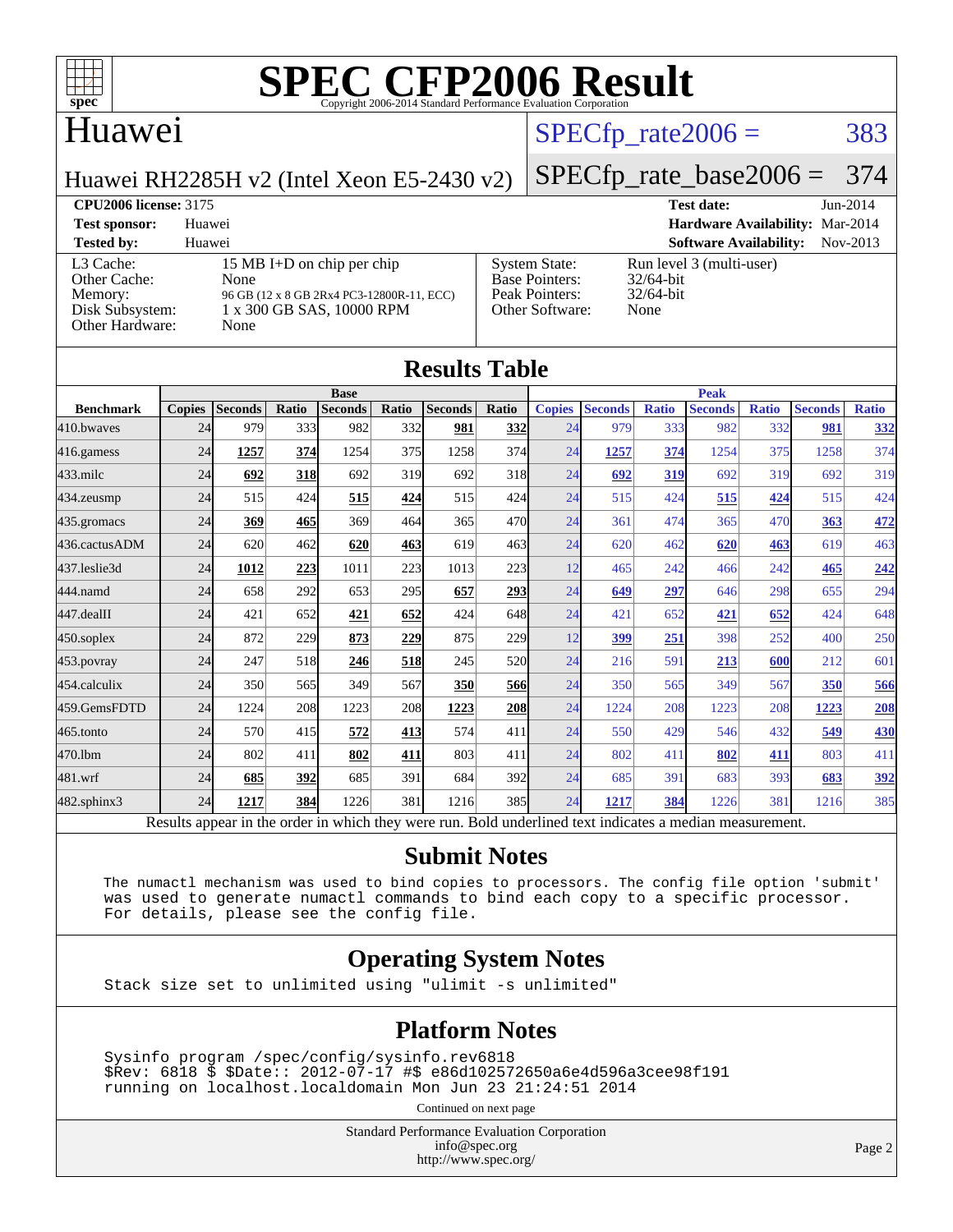

### Huawei

 $SPECTp\_rate2006 = 383$ 

[SPECfp\\_rate\\_base2006 =](http://www.spec.org/auto/cpu2006/Docs/result-fields.html#SPECfpratebase2006) 374

Huawei RH2285H v2 (Intel Xeon E5-2430 v2)

**[Tested by:](http://www.spec.org/auto/cpu2006/Docs/result-fields.html#Testedby)** Huawei **[Software Availability:](http://www.spec.org/auto/cpu2006/Docs/result-fields.html#SoftwareAvailability)** Nov-2013

**[CPU2006 license:](http://www.spec.org/auto/cpu2006/Docs/result-fields.html#CPU2006license)** 3175 **[Test date:](http://www.spec.org/auto/cpu2006/Docs/result-fields.html#Testdate)** Jun-2014 **[Test sponsor:](http://www.spec.org/auto/cpu2006/Docs/result-fields.html#Testsponsor)** Huawei **[Hardware Availability:](http://www.spec.org/auto/cpu2006/Docs/result-fields.html#HardwareAvailability)** Mar-2014

#### **[Platform Notes \(Continued\)](http://www.spec.org/auto/cpu2006/Docs/result-fields.html#PlatformNotes)**

Standard Performance Evaluation Corporation This section contains SUT (System Under Test) info as seen by some common utilities. To remove or add to this section, see: <http://www.spec.org/cpu2006/Docs/config.html#sysinfo> From /proc/cpuinfo model name : Intel $(R)$  Xeon $(R)$  CPU E5-2430 v2 @ 2.50GHz 2 "physical id"s (chips) 24 "processors" cores, siblings (Caution: counting these is hw and system dependent. The following excerpts from /proc/cpuinfo might not be reliable. Use with caution.) cpu cores : 6 siblings : 12 physical 0: cores 0 1 2 3 4 5 physical 1: cores 0 1 2 3 4 5 cache size : 15360 KB From /proc/meminfo<br>MemTotal: 99010156 kB HugePages\_Total: 0 Hugepagesize: 2048 kB /usr/bin/lsb\_release -d Red Hat Enterprise Linux Server release 6.5 (Santiago) From /etc/\*release\* /etc/\*version\* redhat-release: Red Hat Enterprise Linux Server release 6.5 (Santiago) system-release: Red Hat Enterprise Linux Server release 6.5 (Santiago) system-release-cpe: cpe:/o:redhat:enterprise\_linux:6server:ga:server uname -a: Linux localhost.localdomain 2.6.32-431.el6.x86\_64 #1 SMP Sun Nov 10 22:19:54 EST 2013 x86\_64 x86\_64 x86\_64 GNU/Linux run-level 3 Jun 23 09:20 SPEC is set to: /spec<br>Filesystem Type Type Size Used Avail Use% Mounted on /dev/sda2 ext4 540G 41G 473G 8% / Additional information from dmidecode: BIOS Insyde Corp. RMIBV379 03/19/2014 Memory: 12x Micron 36JSF1G72PZ-1G6K1 8 GB 1600 MHz 2 rank (End of data from sysinfo program)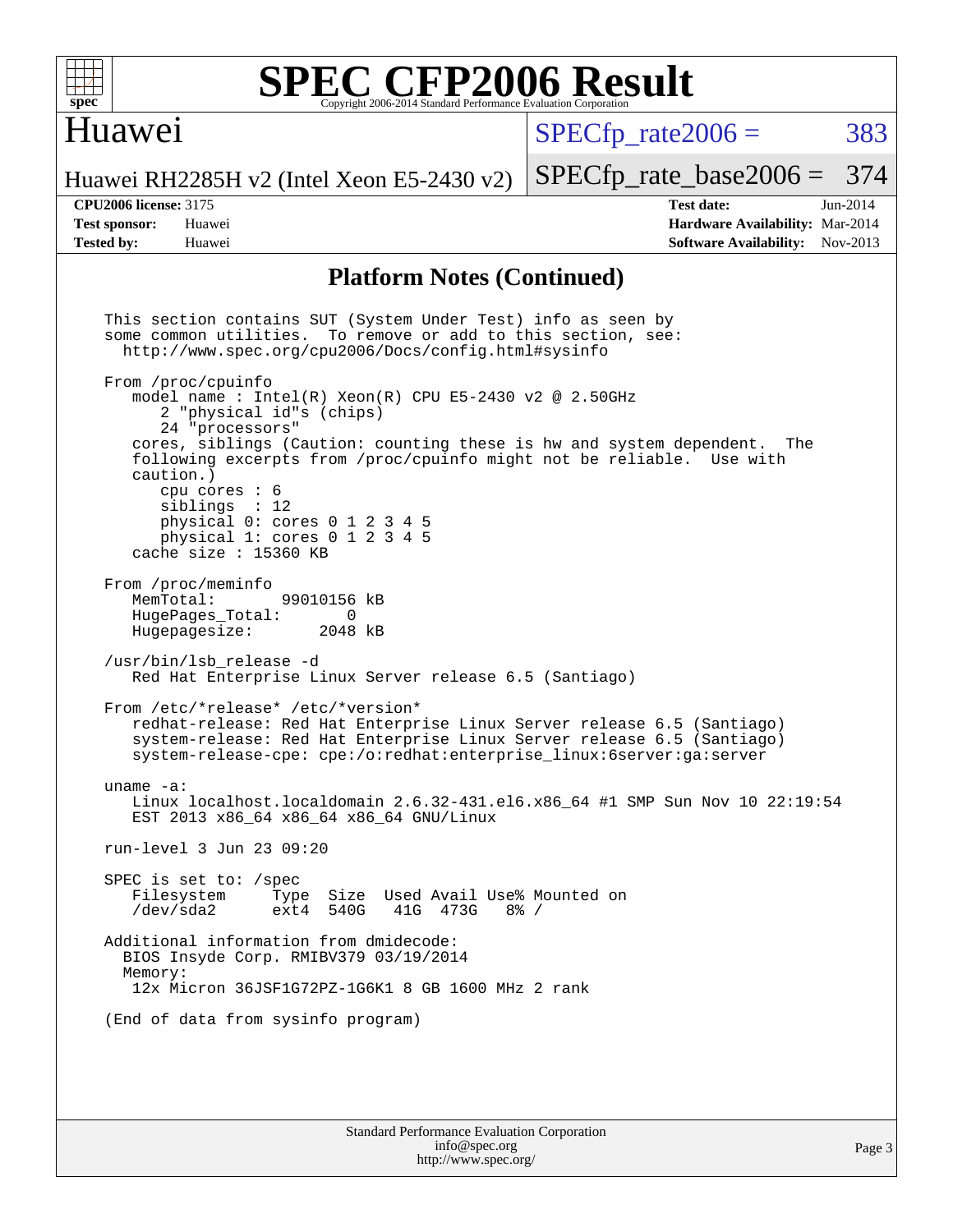

#### Huawei

 $SPECTp\_rate2006 = 383$ 

Huawei RH2285H v2 (Intel Xeon E5-2430 v2)

#### **[CPU2006 license:](http://www.spec.org/auto/cpu2006/Docs/result-fields.html#CPU2006license)** 3175 **[Test date:](http://www.spec.org/auto/cpu2006/Docs/result-fields.html#Testdate)** Jun-2014

[SPECfp\\_rate\\_base2006 =](http://www.spec.org/auto/cpu2006/Docs/result-fields.html#SPECfpratebase2006) 374

**[Test sponsor:](http://www.spec.org/auto/cpu2006/Docs/result-fields.html#Testsponsor)** Huawei **[Hardware Availability:](http://www.spec.org/auto/cpu2006/Docs/result-fields.html#HardwareAvailability)** Mar-2014 **[Tested by:](http://www.spec.org/auto/cpu2006/Docs/result-fields.html#Testedby)** Huawei **[Software Availability:](http://www.spec.org/auto/cpu2006/Docs/result-fields.html#SoftwareAvailability)** Nov-2013

#### **[General Notes](http://www.spec.org/auto/cpu2006/Docs/result-fields.html#GeneralNotes)**

Environment variables set by runspec before the start of the run: LD LIBRARY PATH = "/spec/libs/32:/spec/libs/64:/spec/sh"

 Binaries compiled on a system with 1x Core i7-860 CPU + 8GB memory using RedHat EL 6.4 Transparent Huge Pages enabled with: echo always > /sys/kernel/mm/redhat\_transparent\_hugepage/enabled Filesystem page cache cleared with: echo 1> /proc/sys/vm/drop\_caches runspec command invoked through numactl i.e.: numactl --interleave=all runspec <etc> The Huawei RH2285H v2 and Huawei RH2285 v2 models are electronically equivalent. The results have been measured on a Huawei RH2285H v2 model.

### **[Base Compiler Invocation](http://www.spec.org/auto/cpu2006/Docs/result-fields.html#BaseCompilerInvocation)**

[C benchmarks](http://www.spec.org/auto/cpu2006/Docs/result-fields.html#Cbenchmarks): icc  $-m64$ 

[C++ benchmarks:](http://www.spec.org/auto/cpu2006/Docs/result-fields.html#CXXbenchmarks) [icpc -m64](http://www.spec.org/cpu2006/results/res2014q3/cpu2006-20140625-30003.flags.html#user_CXXbase_intel_icpc_64bit_bedb90c1146cab66620883ef4f41a67e)

[Fortran benchmarks](http://www.spec.org/auto/cpu2006/Docs/result-fields.html#Fortranbenchmarks): [ifort -m64](http://www.spec.org/cpu2006/results/res2014q3/cpu2006-20140625-30003.flags.html#user_FCbase_intel_ifort_64bit_ee9d0fb25645d0210d97eb0527dcc06e)

[Benchmarks using both Fortran and C](http://www.spec.org/auto/cpu2006/Docs/result-fields.html#BenchmarksusingbothFortranandC): [icc -m64](http://www.spec.org/cpu2006/results/res2014q3/cpu2006-20140625-30003.flags.html#user_CC_FCbase_intel_icc_64bit_0b7121f5ab7cfabee23d88897260401c) [ifort -m64](http://www.spec.org/cpu2006/results/res2014q3/cpu2006-20140625-30003.flags.html#user_CC_FCbase_intel_ifort_64bit_ee9d0fb25645d0210d97eb0527dcc06e)

## **[Base Portability Flags](http://www.spec.org/auto/cpu2006/Docs/result-fields.html#BasePortabilityFlags)**

| 410.bwaves: -DSPEC_CPU LP64                |                                                                |
|--------------------------------------------|----------------------------------------------------------------|
| 416.gamess: -DSPEC_CPU_LP64                |                                                                |
| 433.milc: -DSPEC CPU LP64                  |                                                                |
| 434.zeusmp: -DSPEC_CPU_LP64                |                                                                |
| 435.gromacs: -DSPEC_CPU_LP64 -nofor_main   |                                                                |
| 436.cactusADM: -DSPEC CPU LP64 -nofor main |                                                                |
| 437.leslie3d: -DSPEC CPU LP64              |                                                                |
| 444.namd: -DSPEC CPU LP64                  |                                                                |
| 447.dealII: -DSPEC CPU LP64                |                                                                |
| 450.soplex: -DSPEC_CPU_LP64                |                                                                |
| 453.povray: -DSPEC_CPU_LP64                |                                                                |
| 454.calculix: -DSPEC CPU LP64 -nofor main  |                                                                |
| 459.GemsFDTD: -DSPEC CPU LP64              |                                                                |
| 465.tonto: - DSPEC CPU LP64                |                                                                |
| 470.1bm: - DSPEC CPU LP64                  |                                                                |
|                                            | 481.wrf: -DSPEC CPU_LP64 -DSPEC_CPU_CASE_FLAG -DSPEC_CPU_LINUX |
| 482.sphinx3: -DSPEC CPU LP64               |                                                                |

| <b>Standard Performance Evaluation Corporation</b> |
|----------------------------------------------------|
| info@spec.org                                      |
| http://www.spec.org/                               |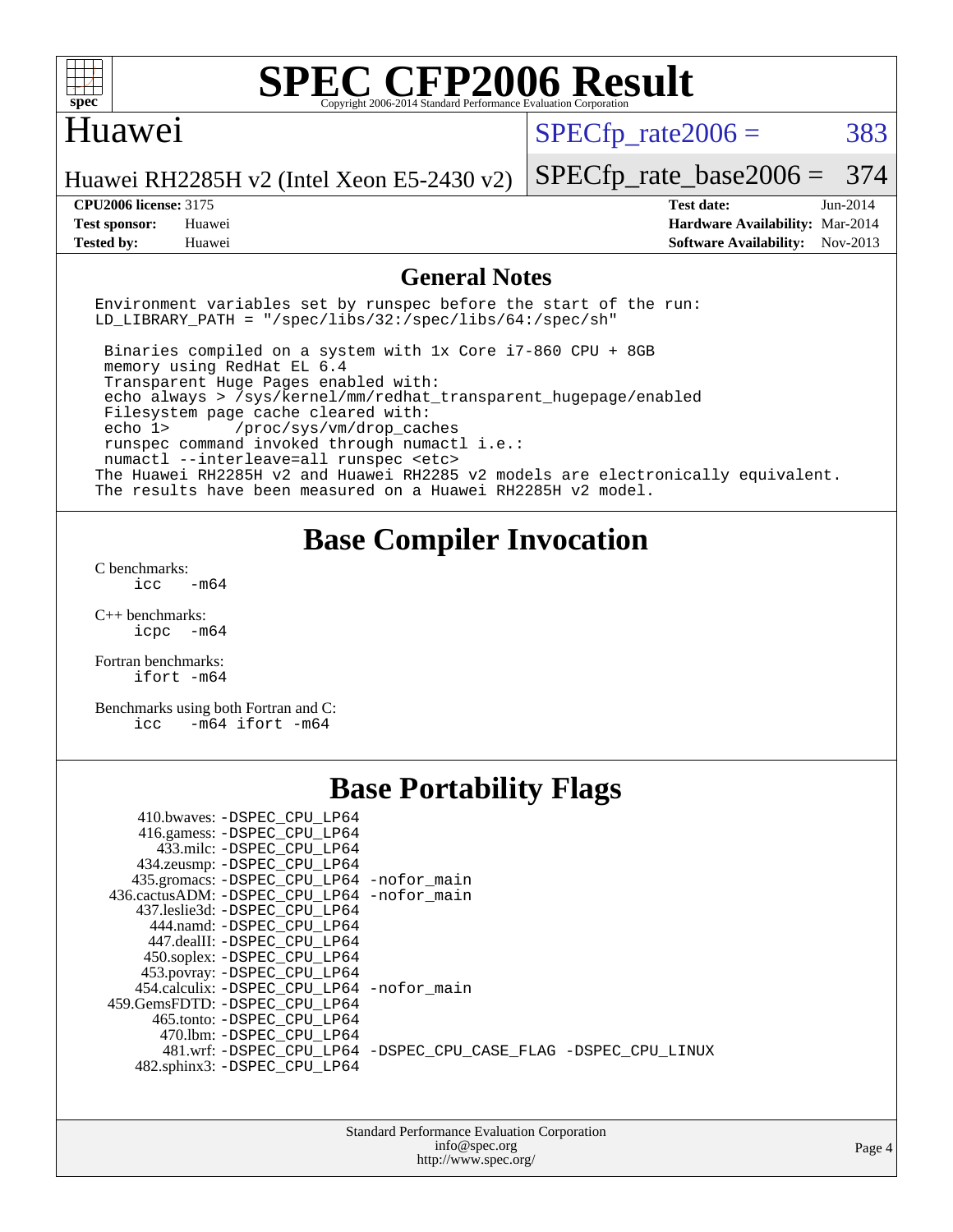

### Huawei

 $SPECTp\_rate2006 = 383$ 

Huawei RH2285H v2 (Intel Xeon E5-2430 v2)

**[Tested by:](http://www.spec.org/auto/cpu2006/Docs/result-fields.html#Testedby)** Huawei **[Software Availability:](http://www.spec.org/auto/cpu2006/Docs/result-fields.html#SoftwareAvailability)** Nov-2013

[SPECfp\\_rate\\_base2006 =](http://www.spec.org/auto/cpu2006/Docs/result-fields.html#SPECfpratebase2006) 374 **[CPU2006 license:](http://www.spec.org/auto/cpu2006/Docs/result-fields.html#CPU2006license)** 3175 **[Test date:](http://www.spec.org/auto/cpu2006/Docs/result-fields.html#Testdate)** Jun-2014 **[Test sponsor:](http://www.spec.org/auto/cpu2006/Docs/result-fields.html#Testsponsor)** Huawei **[Hardware Availability:](http://www.spec.org/auto/cpu2006/Docs/result-fields.html#HardwareAvailability)** Mar-2014

## **[Base Optimization Flags](http://www.spec.org/auto/cpu2006/Docs/result-fields.html#BaseOptimizationFlags)**

[C benchmarks](http://www.spec.org/auto/cpu2006/Docs/result-fields.html#Cbenchmarks):

[-xAVX](http://www.spec.org/cpu2006/results/res2014q3/cpu2006-20140625-30003.flags.html#user_CCbase_f-xAVX) [-ipo](http://www.spec.org/cpu2006/results/res2014q3/cpu2006-20140625-30003.flags.html#user_CCbase_f-ipo) [-O3](http://www.spec.org/cpu2006/results/res2014q3/cpu2006-20140625-30003.flags.html#user_CCbase_f-O3) [-no-prec-div](http://www.spec.org/cpu2006/results/res2014q3/cpu2006-20140625-30003.flags.html#user_CCbase_f-no-prec-div) [-opt-prefetch](http://www.spec.org/cpu2006/results/res2014q3/cpu2006-20140625-30003.flags.html#user_CCbase_f-opt-prefetch) [-auto-p32](http://www.spec.org/cpu2006/results/res2014q3/cpu2006-20140625-30003.flags.html#user_CCbase_f-auto-p32) [-ansi-alias](http://www.spec.org/cpu2006/results/res2014q3/cpu2006-20140625-30003.flags.html#user_CCbase_f-ansi-alias) [-opt-mem-layout-trans=3](http://www.spec.org/cpu2006/results/res2014q3/cpu2006-20140625-30003.flags.html#user_CCbase_f-opt-mem-layout-trans_a7b82ad4bd7abf52556d4961a2ae94d5)

[C++ benchmarks:](http://www.spec.org/auto/cpu2006/Docs/result-fields.html#CXXbenchmarks)

[-xAVX](http://www.spec.org/cpu2006/results/res2014q3/cpu2006-20140625-30003.flags.html#user_CXXbase_f-xAVX) [-ipo](http://www.spec.org/cpu2006/results/res2014q3/cpu2006-20140625-30003.flags.html#user_CXXbase_f-ipo) [-O3](http://www.spec.org/cpu2006/results/res2014q3/cpu2006-20140625-30003.flags.html#user_CXXbase_f-O3) [-no-prec-div](http://www.spec.org/cpu2006/results/res2014q3/cpu2006-20140625-30003.flags.html#user_CXXbase_f-no-prec-div) [-opt-prefetch](http://www.spec.org/cpu2006/results/res2014q3/cpu2006-20140625-30003.flags.html#user_CXXbase_f-opt-prefetch) [-auto-p32](http://www.spec.org/cpu2006/results/res2014q3/cpu2006-20140625-30003.flags.html#user_CXXbase_f-auto-p32) [-ansi-alias](http://www.spec.org/cpu2006/results/res2014q3/cpu2006-20140625-30003.flags.html#user_CXXbase_f-ansi-alias) [-opt-mem-layout-trans=3](http://www.spec.org/cpu2006/results/res2014q3/cpu2006-20140625-30003.flags.html#user_CXXbase_f-opt-mem-layout-trans_a7b82ad4bd7abf52556d4961a2ae94d5)

[Fortran benchmarks](http://www.spec.org/auto/cpu2006/Docs/result-fields.html#Fortranbenchmarks): [-xAVX](http://www.spec.org/cpu2006/results/res2014q3/cpu2006-20140625-30003.flags.html#user_FCbase_f-xAVX) [-ipo](http://www.spec.org/cpu2006/results/res2014q3/cpu2006-20140625-30003.flags.html#user_FCbase_f-ipo) [-O3](http://www.spec.org/cpu2006/results/res2014q3/cpu2006-20140625-30003.flags.html#user_FCbase_f-O3) [-no-prec-div](http://www.spec.org/cpu2006/results/res2014q3/cpu2006-20140625-30003.flags.html#user_FCbase_f-no-prec-div) [-opt-prefetch](http://www.spec.org/cpu2006/results/res2014q3/cpu2006-20140625-30003.flags.html#user_FCbase_f-opt-prefetch)

[Benchmarks using both Fortran and C](http://www.spec.org/auto/cpu2006/Docs/result-fields.html#BenchmarksusingbothFortranandC):

[-xAVX](http://www.spec.org/cpu2006/results/res2014q3/cpu2006-20140625-30003.flags.html#user_CC_FCbase_f-xAVX) [-ipo](http://www.spec.org/cpu2006/results/res2014q3/cpu2006-20140625-30003.flags.html#user_CC_FCbase_f-ipo) [-O3](http://www.spec.org/cpu2006/results/res2014q3/cpu2006-20140625-30003.flags.html#user_CC_FCbase_f-O3) [-no-prec-div](http://www.spec.org/cpu2006/results/res2014q3/cpu2006-20140625-30003.flags.html#user_CC_FCbase_f-no-prec-div) [-opt-prefetch](http://www.spec.org/cpu2006/results/res2014q3/cpu2006-20140625-30003.flags.html#user_CC_FCbase_f-opt-prefetch) [-auto-p32](http://www.spec.org/cpu2006/results/res2014q3/cpu2006-20140625-30003.flags.html#user_CC_FCbase_f-auto-p32) [-ansi-alias](http://www.spec.org/cpu2006/results/res2014q3/cpu2006-20140625-30003.flags.html#user_CC_FCbase_f-ansi-alias) [-opt-mem-layout-trans=3](http://www.spec.org/cpu2006/results/res2014q3/cpu2006-20140625-30003.flags.html#user_CC_FCbase_f-opt-mem-layout-trans_a7b82ad4bd7abf52556d4961a2ae94d5)

## **[Peak Compiler Invocation](http://www.spec.org/auto/cpu2006/Docs/result-fields.html#PeakCompilerInvocation)**

[C benchmarks](http://www.spec.org/auto/cpu2006/Docs/result-fields.html#Cbenchmarks):  $icc$   $-m64$ 

[C++ benchmarks \(except as noted below\):](http://www.spec.org/auto/cpu2006/Docs/result-fields.html#CXXbenchmarksexceptasnotedbelow) [icpc -m64](http://www.spec.org/cpu2006/results/res2014q3/cpu2006-20140625-30003.flags.html#user_CXXpeak_intel_icpc_64bit_bedb90c1146cab66620883ef4f41a67e)

450.soplex: [icpc -m32](http://www.spec.org/cpu2006/results/res2014q3/cpu2006-20140625-30003.flags.html#user_peakCXXLD450_soplex_intel_icpc_4e5a5ef1a53fd332b3c49e69c3330699)

[Fortran benchmarks](http://www.spec.org/auto/cpu2006/Docs/result-fields.html#Fortranbenchmarks): [ifort -m64](http://www.spec.org/cpu2006/results/res2014q3/cpu2006-20140625-30003.flags.html#user_FCpeak_intel_ifort_64bit_ee9d0fb25645d0210d97eb0527dcc06e)

[Benchmarks using both Fortran and C](http://www.spec.org/auto/cpu2006/Docs/result-fields.html#BenchmarksusingbothFortranandC):<br>icc -m64 ifort -m64  $-m64$  ifort  $-m64$ 

## **[Peak Portability Flags](http://www.spec.org/auto/cpu2006/Docs/result-fields.html#PeakPortabilityFlags)**

| 410.bwaves: - DSPEC CPU LP64                |  |
|---------------------------------------------|--|
| 416.gamess: -DSPEC_CPU_LP64                 |  |
| 433.milc: - DSPEC_CPU LP64                  |  |
| 434.zeusmp: -DSPEC_CPU_LP64                 |  |
| 435.gromacs: -DSPEC_CPU_LP64 -nofor_main    |  |
| 436.cactusADM: -DSPEC CPU LP64 -nofor main  |  |
| 437.leslie3d: -DSPEC CPU LP64               |  |
| 444.namd: - DSPEC CPU LP64                  |  |
| 447.dealII: -DSPEC CPU LP64                 |  |
| 453.povray: -DSPEC_CPU_LP64                 |  |
| 454.calculix: - DSPEC CPU LP64 - nofor main |  |
| 459.GemsFDTD: - DSPEC_CPU_LP64              |  |

Continued on next page

Standard Performance Evaluation Corporation [info@spec.org](mailto:info@spec.org) <http://www.spec.org/>

Page 5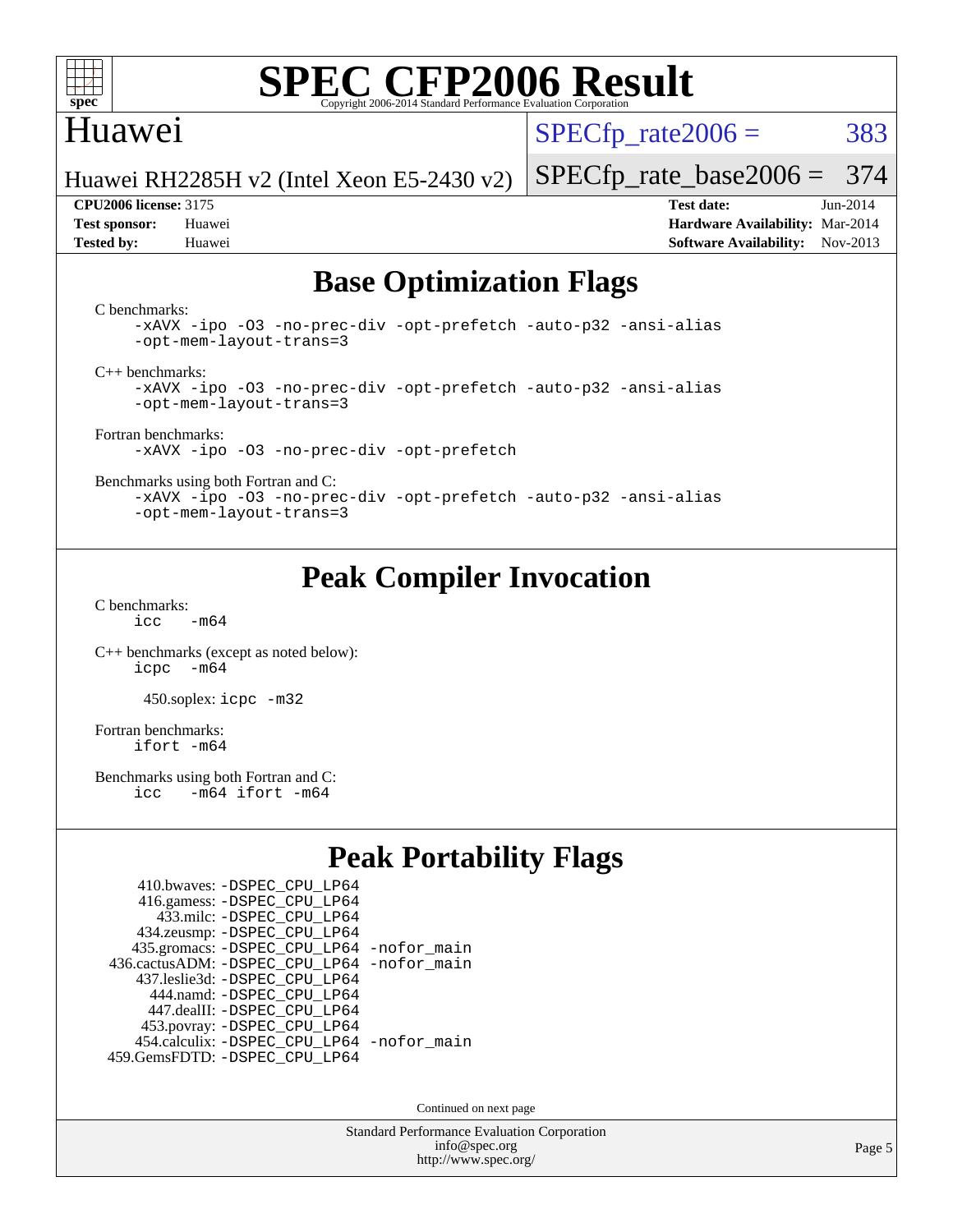

## Huawei

 $SPECTp\_rate2006 = 383$ 

Huawei RH2285H v2 (Intel Xeon E5-2430 v2)

[SPECfp\\_rate\\_base2006 =](http://www.spec.org/auto/cpu2006/Docs/result-fields.html#SPECfpratebase2006) 374

**[CPU2006 license:](http://www.spec.org/auto/cpu2006/Docs/result-fields.html#CPU2006license)** 3175 **[Test date:](http://www.spec.org/auto/cpu2006/Docs/result-fields.html#Testdate)** Jun-2014 **[Test sponsor:](http://www.spec.org/auto/cpu2006/Docs/result-fields.html#Testsponsor)** Huawei **[Hardware Availability:](http://www.spec.org/auto/cpu2006/Docs/result-fields.html#HardwareAvailability)** Mar-2014 **[Tested by:](http://www.spec.org/auto/cpu2006/Docs/result-fields.html#Testedby)** Huawei **[Software Availability:](http://www.spec.org/auto/cpu2006/Docs/result-fields.html#SoftwareAvailability)** Nov-2013

# **[Peak Portability Flags \(Continued\)](http://www.spec.org/auto/cpu2006/Docs/result-fields.html#PeakPortabilityFlags)**

 465.tonto: [-DSPEC\\_CPU\\_LP64](http://www.spec.org/cpu2006/results/res2014q3/cpu2006-20140625-30003.flags.html#suite_peakPORTABILITY465_tonto_DSPEC_CPU_LP64) 470.lbm: [-DSPEC\\_CPU\\_LP64](http://www.spec.org/cpu2006/results/res2014q3/cpu2006-20140625-30003.flags.html#suite_peakPORTABILITY470_lbm_DSPEC_CPU_LP64) 482.sphinx3: [-DSPEC\\_CPU\\_LP64](http://www.spec.org/cpu2006/results/res2014q3/cpu2006-20140625-30003.flags.html#suite_peakPORTABILITY482_sphinx3_DSPEC_CPU_LP64)

481.wrf: [-DSPEC\\_CPU\\_LP64](http://www.spec.org/cpu2006/results/res2014q3/cpu2006-20140625-30003.flags.html#suite_peakPORTABILITY481_wrf_DSPEC_CPU_LP64) [-DSPEC\\_CPU\\_CASE\\_FLAG](http://www.spec.org/cpu2006/results/res2014q3/cpu2006-20140625-30003.flags.html#b481.wrf_peakCPORTABILITY_DSPEC_CPU_CASE_FLAG) [-DSPEC\\_CPU\\_LINUX](http://www.spec.org/cpu2006/results/res2014q3/cpu2006-20140625-30003.flags.html#b481.wrf_peakCPORTABILITY_DSPEC_CPU_LINUX)

## **[Peak Optimization Flags](http://www.spec.org/auto/cpu2006/Docs/result-fields.html#PeakOptimizationFlags)**

```
C benchmarks:
```
 433.milc: [-xAVX](http://www.spec.org/cpu2006/results/res2014q3/cpu2006-20140625-30003.flags.html#user_peakPASS2_CFLAGSPASS2_LDFLAGS433_milc_f-xAVX)(pass 2) [-prof-gen](http://www.spec.org/cpu2006/results/res2014q3/cpu2006-20140625-30003.flags.html#user_peakPASS1_CFLAGSPASS1_LDFLAGS433_milc_prof_gen_e43856698f6ca7b7e442dfd80e94a8fc)(pass 1) [-ipo](http://www.spec.org/cpu2006/results/res2014q3/cpu2006-20140625-30003.flags.html#user_peakPASS2_CFLAGSPASS2_LDFLAGS433_milc_f-ipo)(pass 2) [-O3](http://www.spec.org/cpu2006/results/res2014q3/cpu2006-20140625-30003.flags.html#user_peakPASS2_CFLAGSPASS2_LDFLAGS433_milc_f-O3)(pass 2) [-no-prec-div](http://www.spec.org/cpu2006/results/res2014q3/cpu2006-20140625-30003.flags.html#user_peakPASS2_CFLAGSPASS2_LDFLAGS433_milc_f-no-prec-div)(pass 2) [-opt-mem-layout-trans=3](http://www.spec.org/cpu2006/results/res2014q3/cpu2006-20140625-30003.flags.html#user_peakPASS2_CFLAGS433_milc_f-opt-mem-layout-trans_a7b82ad4bd7abf52556d4961a2ae94d5)(pass 2) [-prof-use](http://www.spec.org/cpu2006/results/res2014q3/cpu2006-20140625-30003.flags.html#user_peakPASS2_CFLAGSPASS2_LDFLAGS433_milc_prof_use_bccf7792157ff70d64e32fe3e1250b55)(pass 2) [-auto-ilp32](http://www.spec.org/cpu2006/results/res2014q3/cpu2006-20140625-30003.flags.html#user_peakCOPTIMIZE433_milc_f-auto-ilp32)

 $470$ .lbm: basepeak = yes

 $482$ .sphinx3: basepeak = yes

#### [C++ benchmarks:](http://www.spec.org/auto/cpu2006/Docs/result-fields.html#CXXbenchmarks)

 444.namd: [-xAVX](http://www.spec.org/cpu2006/results/res2014q3/cpu2006-20140625-30003.flags.html#user_peakPASS2_CXXFLAGSPASS2_LDFLAGS444_namd_f-xAVX)(pass 2) [-prof-gen](http://www.spec.org/cpu2006/results/res2014q3/cpu2006-20140625-30003.flags.html#user_peakPASS1_CXXFLAGSPASS1_LDFLAGS444_namd_prof_gen_e43856698f6ca7b7e442dfd80e94a8fc)(pass 1) [-ipo](http://www.spec.org/cpu2006/results/res2014q3/cpu2006-20140625-30003.flags.html#user_peakPASS2_CXXFLAGSPASS2_LDFLAGS444_namd_f-ipo)(pass 2) [-O3](http://www.spec.org/cpu2006/results/res2014q3/cpu2006-20140625-30003.flags.html#user_peakPASS2_CXXFLAGSPASS2_LDFLAGS444_namd_f-O3)(pass 2) [-no-prec-div](http://www.spec.org/cpu2006/results/res2014q3/cpu2006-20140625-30003.flags.html#user_peakPASS2_CXXFLAGSPASS2_LDFLAGS444_namd_f-no-prec-div)(pass 2) [-opt-mem-layout-trans=3](http://www.spec.org/cpu2006/results/res2014q3/cpu2006-20140625-30003.flags.html#user_peakPASS2_CXXFLAGS444_namd_f-opt-mem-layout-trans_a7b82ad4bd7abf52556d4961a2ae94d5)(pass 2) [-prof-use](http://www.spec.org/cpu2006/results/res2014q3/cpu2006-20140625-30003.flags.html#user_peakPASS2_CXXFLAGSPASS2_LDFLAGS444_namd_prof_use_bccf7792157ff70d64e32fe3e1250b55)(pass 2) [-fno-alias](http://www.spec.org/cpu2006/results/res2014q3/cpu2006-20140625-30003.flags.html#user_peakCXXOPTIMIZE444_namd_f-no-alias_694e77f6c5a51e658e82ccff53a9e63a) [-auto-ilp32](http://www.spec.org/cpu2006/results/res2014q3/cpu2006-20140625-30003.flags.html#user_peakCXXOPTIMIZE444_namd_f-auto-ilp32)

447.dealII: basepeak = yes

 $450$ .soplex:  $-x$ AVX(pass 2)  $-p$ rof-gen(pass 1)  $-i$ po(pass 2)  $-03$ (pass 2) [-no-prec-div](http://www.spec.org/cpu2006/results/res2014q3/cpu2006-20140625-30003.flags.html#user_peakPASS2_CXXFLAGSPASS2_LDFLAGS450_soplex_f-no-prec-div)(pass 2) [-opt-mem-layout-trans=3](http://www.spec.org/cpu2006/results/res2014q3/cpu2006-20140625-30003.flags.html#user_peakPASS2_CXXFLAGS450_soplex_f-opt-mem-layout-trans_a7b82ad4bd7abf52556d4961a2ae94d5)(pass 2) [-prof-use](http://www.spec.org/cpu2006/results/res2014q3/cpu2006-20140625-30003.flags.html#user_peakPASS2_CXXFLAGSPASS2_LDFLAGS450_soplex_prof_use_bccf7792157ff70d64e32fe3e1250b55)(pass 2) [-opt-malloc-options=3](http://www.spec.org/cpu2006/results/res2014q3/cpu2006-20140625-30003.flags.html#user_peakOPTIMIZE450_soplex_f-opt-malloc-options_13ab9b803cf986b4ee62f0a5998c2238)

 453.povray: [-xAVX](http://www.spec.org/cpu2006/results/res2014q3/cpu2006-20140625-30003.flags.html#user_peakPASS2_CXXFLAGSPASS2_LDFLAGS453_povray_f-xAVX)(pass 2) [-prof-gen](http://www.spec.org/cpu2006/results/res2014q3/cpu2006-20140625-30003.flags.html#user_peakPASS1_CXXFLAGSPASS1_LDFLAGS453_povray_prof_gen_e43856698f6ca7b7e442dfd80e94a8fc)(pass 1) [-ipo](http://www.spec.org/cpu2006/results/res2014q3/cpu2006-20140625-30003.flags.html#user_peakPASS2_CXXFLAGSPASS2_LDFLAGS453_povray_f-ipo)(pass 2) [-O3](http://www.spec.org/cpu2006/results/res2014q3/cpu2006-20140625-30003.flags.html#user_peakPASS2_CXXFLAGSPASS2_LDFLAGS453_povray_f-O3)(pass 2) [-no-prec-div](http://www.spec.org/cpu2006/results/res2014q3/cpu2006-20140625-30003.flags.html#user_peakPASS2_CXXFLAGSPASS2_LDFLAGS453_povray_f-no-prec-div)(pass 2) [-opt-mem-layout-trans=3](http://www.spec.org/cpu2006/results/res2014q3/cpu2006-20140625-30003.flags.html#user_peakPASS2_CXXFLAGS453_povray_f-opt-mem-layout-trans_a7b82ad4bd7abf52556d4961a2ae94d5)(pass 2) [-prof-use](http://www.spec.org/cpu2006/results/res2014q3/cpu2006-20140625-30003.flags.html#user_peakPASS2_CXXFLAGSPASS2_LDFLAGS453_povray_prof_use_bccf7792157ff70d64e32fe3e1250b55)(pass 2) [-unroll4](http://www.spec.org/cpu2006/results/res2014q3/cpu2006-20140625-30003.flags.html#user_peakCXXOPTIMIZE453_povray_f-unroll_4e5e4ed65b7fd20bdcd365bec371b81f) [-ansi-alias](http://www.spec.org/cpu2006/results/res2014q3/cpu2006-20140625-30003.flags.html#user_peakCXXOPTIMIZE453_povray_f-ansi-alias)

[Fortran benchmarks](http://www.spec.org/auto/cpu2006/Docs/result-fields.html#Fortranbenchmarks):

```
410.bwaves: basepeak = yes 416.gamess: basepeak = yes
    434.zeusmp: basepeak = yes
    437.leslie3d: -xAVX -ipo -O3 -no-prec-div -opt-prefetch
459.GemsFDTD: basepeak = yes 465.tonto: -xAVX(pass 2) -prof-gen(pass 1) -ipo(pass 2) -O3(pass 2)
              -no-prec-div(pass 2) -prof-use(pass 2) -unroll4 -auto
              -inline-calloc -opt-malloc-options=3
                                      Continued on next page
```
Standard Performance Evaluation Corporation [info@spec.org](mailto:info@spec.org) <http://www.spec.org/>